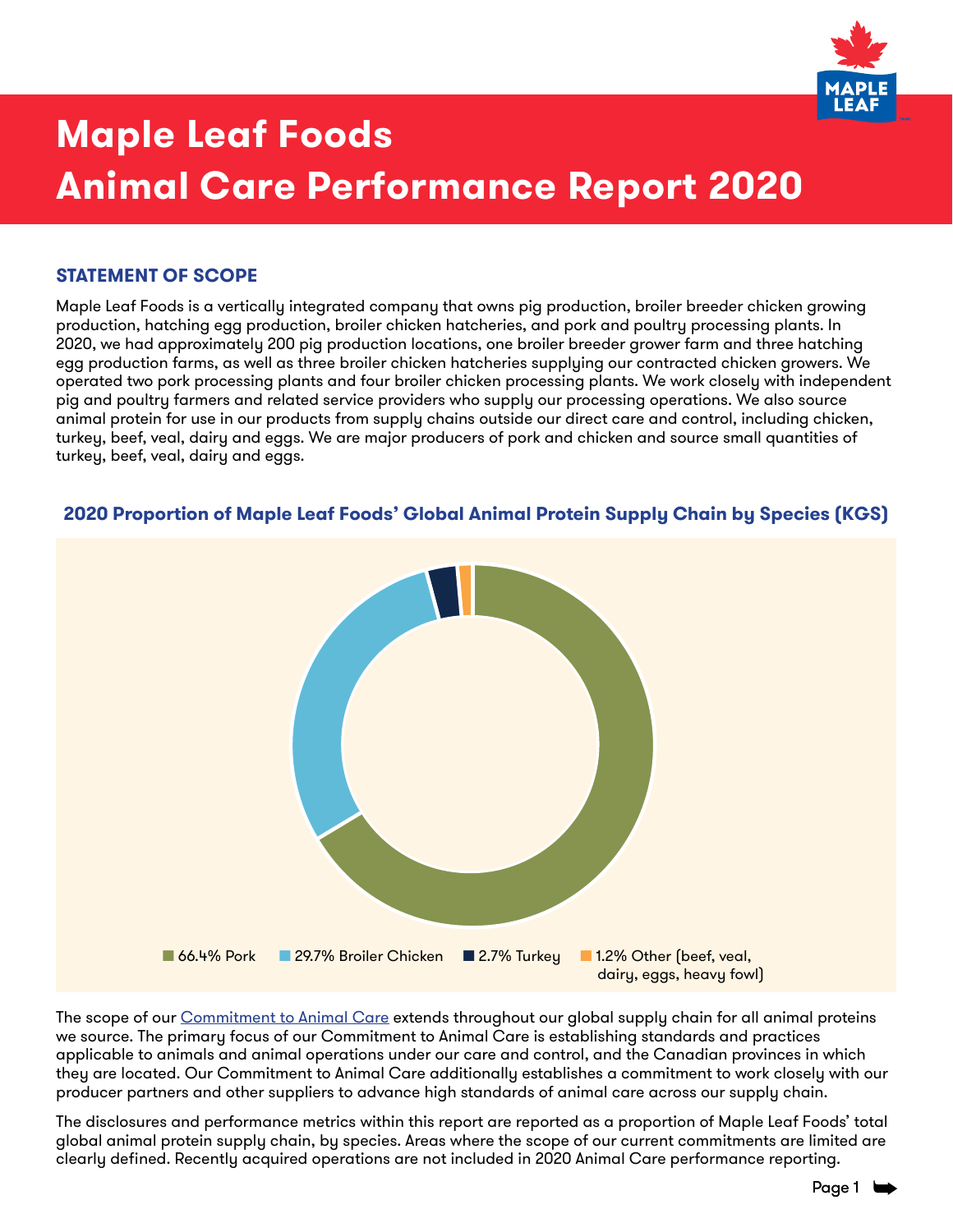

| <b>Species</b>                          | <b>Proportion Under</b><br><b>Maple Leaf Care</b><br>and Control | <b>Definition</b>                                                                                                                                                                                                                                                                         |
|-----------------------------------------|------------------------------------------------------------------|-------------------------------------------------------------------------------------------------------------------------------------------------------------------------------------------------------------------------------------------------------------------------------------------|
| <b>Broiler</b><br>Chicken<br>Processing | 87%                                                              | Broiler chickens sourced from independent Canadian farmers that we<br>process in our primary processing plants. The remainder of our chicken is<br>sourced from third-party suppliers.                                                                                                    |
| Pig<br><b>Production</b>                | 39%                                                              | Market pigs we own that are raised on farms we operate or lease in Western<br>Canada. Our pigs supply approximately 41% of our primary processing<br>plant volume. The remainder of the pigs required for our primary processing<br>plants are sourced from third-party Canadian farmers. |
| Pork<br>Processing                      | 95%                                                              | Pork produced from our own operations and that of independent Canadian<br>pig farmers processed in our primary processing plants. The remainder of<br>our pork is sourced from third-party suppliers.                                                                                     |
| Other<br><b>Species</b>                 | $0\%$                                                            | We source small quantities of turkey, heavy fowl, beef, veal, eggs, and dairy<br>products from third-party suppliers.                                                                                                                                                                     |

### **2020 Proportion of Global Animal Protein Supply Chain by Species Under Maple Leaf Foods' Care and Control**

### **Farm Animal Welfare Importance, Commitment, and Policies**

Maple Leaf has strong values that deeply define our culture and how we operate. These values extend to how we treat the animals we raise or source. Better care for animals is one of our four sustainability priorities, and it reflects our goal to be a leader in animal care.

We are committed to enhancing our animal wellness practices in a manner that advances the Five Freedoms – the most widely accepted global standard for responsible animal care. We are also implementing the Five Domains of animal welfare into our culture – a widely adopted approach for assessing physical and functional factors that affect an animal's welfare and overall mental state.



For more information, see our [Commitment to Animal Care.](https://www.mapleleaffoods.com/wp-content/uploads/2020/06/MLF_ANIMAL_CARE_COMMITMENT.pdf)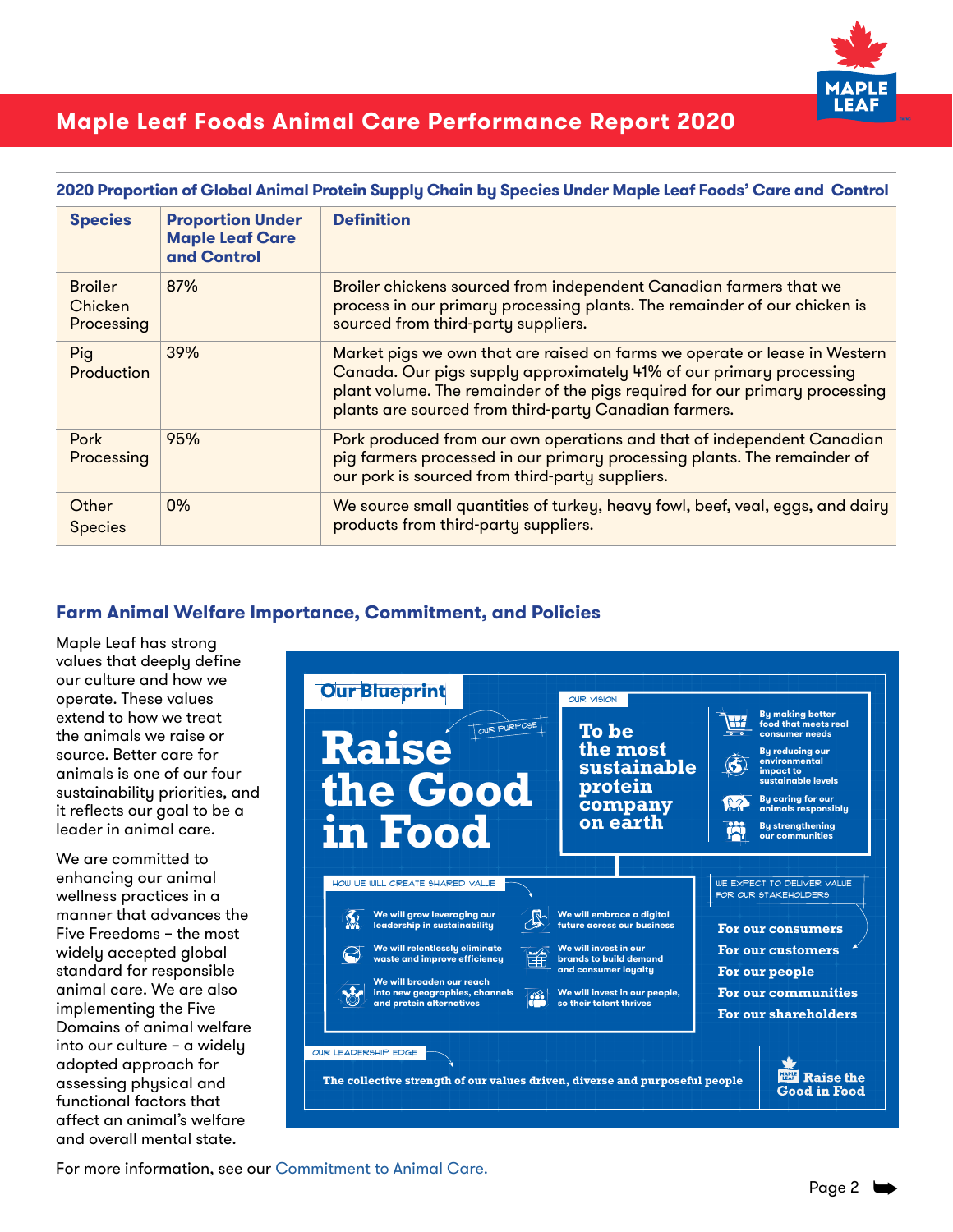

### **Close Confinement**

Maple Leaf Foods is committed to avoiding close confinement in animal production wherever possible. We acknowledge that replacement of traditional animal housing systems is a complex process requiring considerable preparation, investment and training of animal handlers. We firmly believe that animal housing replacements require time and care to meaningfully improve animal welfare outcomes, and do not advocate rushing or completing housing replacements in a poor-quality manner.

We are committed to the elimination of gestation stalls for sows and have converted 87% of our owned sow spaces (61,900 sow spaces) to our Advanced Open Sow Housing system as of the end of 2020 and are on track to transition 100% of our sow spaces by the end of 2021. In this system, sows are returned to group housing shortly after breeding, allowing them to spend the full gestation period in group housing, free to roam and socialize with other sows. Read more about our [Advanced Open Sow Housing system](https://www.mapleleaffoods.com/wp-content/uploads/2020/11/Maple-Leaf-Foods-Advanced-Open-Sow-Housing-Infographic.pdf).

| <u>EULU FIUDUI IIUII DY ODECIES I IEE UI OIUSE OUIIIIIIEIIIEIII.</u> |                                                          |                                                                                                                                                                                                              |
|----------------------------------------------------------------------|----------------------------------------------------------|--------------------------------------------------------------------------------------------------------------------------------------------------------------------------------------------------------------|
| <b>Species</b>                                                       | <b>Proportion Free</b><br>of Close<br><b>Confinement</b> | <b>Comments</b>                                                                                                                                                                                              |
| <b>Broiler</b><br><b>Chickens</b>                                    | $100\%$                                                  | Broilers supplying our operations are never housed in cages.                                                                                                                                                 |
| <b>Broiler</b><br><b>Breeders</b>                                    | 100%                                                     | Broiler breeders in our supply chain are never housed in cages.                                                                                                                                              |
| <b>Market Pigs</b>                                                   | 100%                                                     | Market pigs supplying our operations are raised in open pens.                                                                                                                                                |
| Sows                                                                 | 17%                                                      | Percent of total global pork supply sourced from sows free of gestation<br>stalls after confirmation of pregnancy. We have converted 87% of our<br>owned sow spaces to our Advanced Open Sow Housing system. |
| Turkey                                                               | 100%                                                     | Turkeys supplying our operations are never housed in cages.                                                                                                                                                  |
| Other<br><b>Species</b>                                              | Not reported                                             | Data for beef, veal, laying hens, and dairy cattle are not available for the<br>2020 reporting year.                                                                                                         |

#### **2020 Proportion by Species Free of Close Confinement**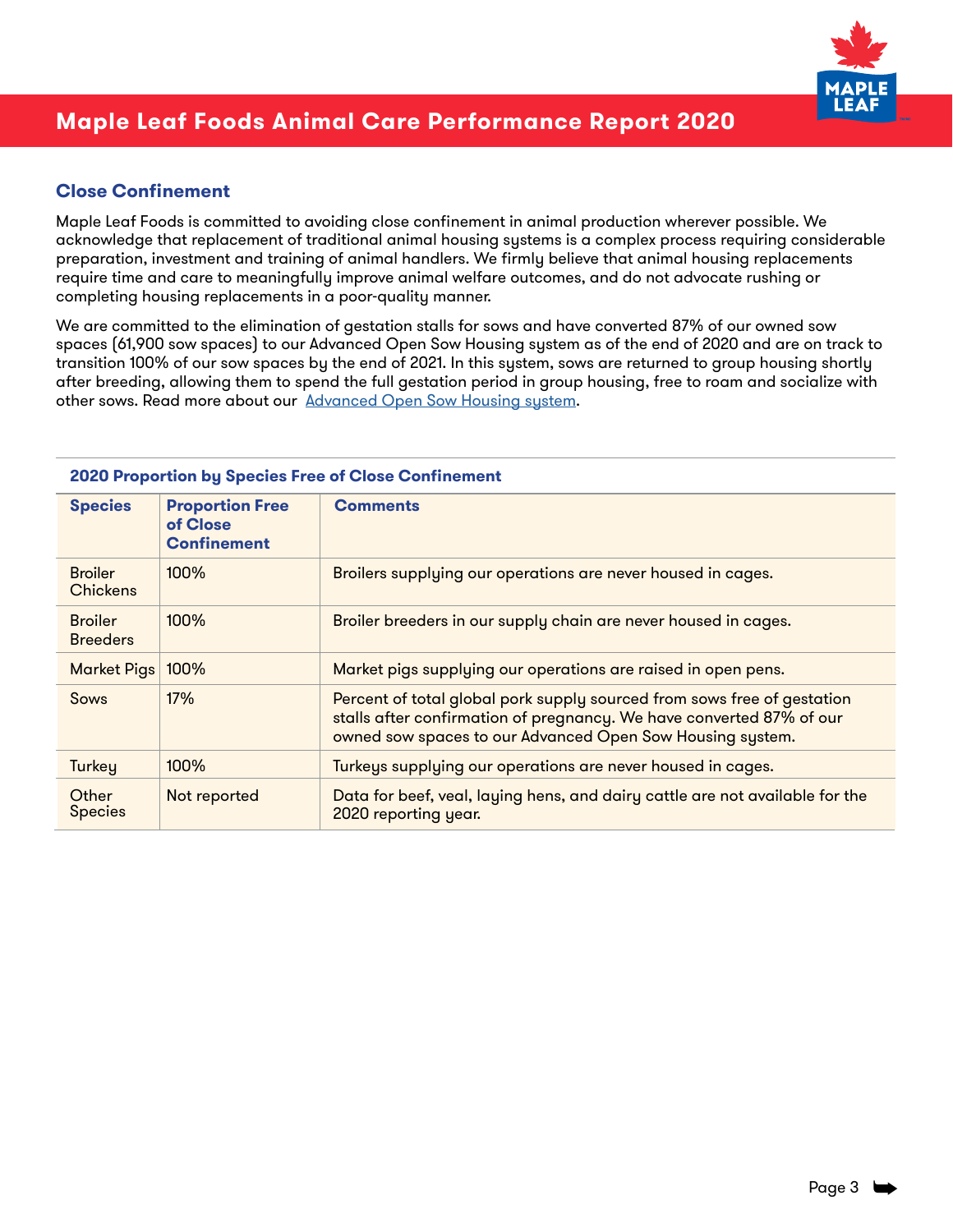

### **Environmental Enrichment**

We are committed to the provision of species-specific environmental enrichments to support natural behaviours and improve the mental state of animals. Thorough investigation is needed prior to implementing enrichments to ensure they are appropriate to the type and age of animals and design of housing. Practical aspects must also be considered including biosecurity, environmental impacts, safety and ease of use for farm workers.

#### **2020 Proportion by Species with Environmental Enrichments**

| <b>Species</b>                    | <b>Proportion with</b><br><b>Environmental</b><br><b>Enrichments</b> | <b>Comments</b>                                                                                                                                                                                                                                     |
|-----------------------------------|----------------------------------------------------------------------|-----------------------------------------------------------------------------------------------------------------------------------------------------------------------------------------------------------------------------------------------------|
| <b>Broiler</b><br><b>Chickens</b> | 4%                                                                   | Broilers with environmental enrichments as a proportion of total global<br>broiler chicken supply. Enrichments provided vary by farm, and include<br>ramps, pails, perches, balls, potted plants, sandboxes, straw/hay nets, and<br>pecking blocks. |
| Pork                              | 39%                                                                  | Pigs that were provided environmental enrichments in the nursery through<br>finisher stages, as a percent of total global pork supply. Implementation<br>was completed as of March 2020. Enrichments were provided in the form of<br>hanging toys.  |
| Other<br><b>Species</b>           | Not reported                                                         | Data for broiler breeders, turkey, beef, veal, laying hens, and dairy<br>cattle are not available for the 2020 reporting year.                                                                                                                      |

### **Genetic Engineering and Cloning**

Maple Leaf Foods prohibits the use of genetic engineering or cloning in all animal types in all of our supply chains. 100% of animal protein sourced from all species in our global animal protein supply chain is understood to be free of genetic engineering and cloning.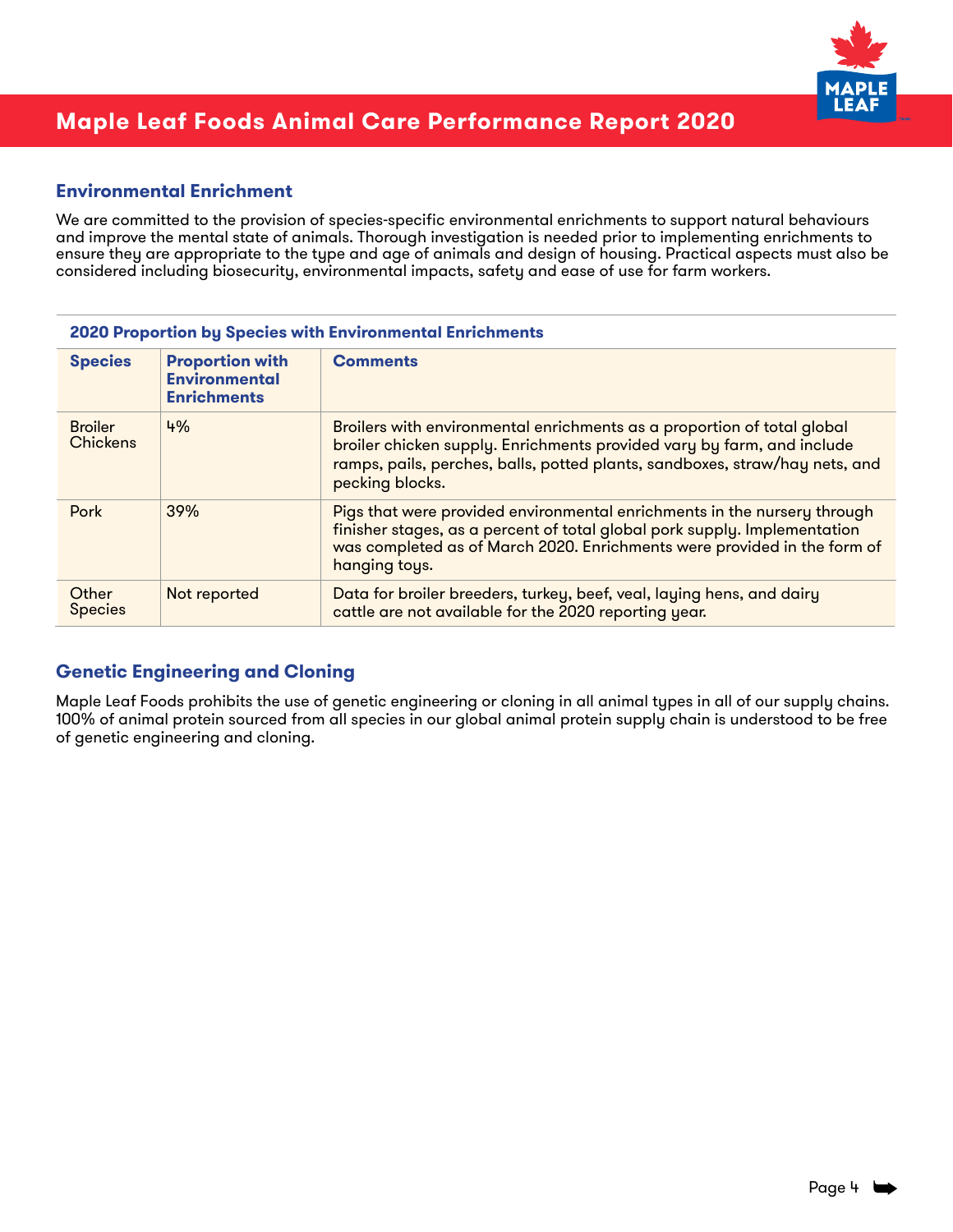

### **Antibiotics and Growth Promoting Substances**

Maple Leaf Foods believes the livestock and poultry industries play an important role in preserving the effectiveness of antibiotics to protect human and animal health. Antibiotics are to be used in a responsible manner which seeks to prevent or reduce the development of antimicrobial resistance, while ensuring sick animals receive timely and appropriate treatment to protect animal welfare.

We prohibit the use of all antibiotics for growth promotion in all species and supply chains, which is defined as subtherapeutic administration of antimicrobials to improve feed efficiency or other production parameters. Responsible antibiotic use involves veterinary oversight and limiting use to those class(es) of least importance to human medicine likely to result in efficacious treatment, in accordance with the World Health Organization and Health Canada classifications of antibiotics. Antibiotic use must comply with applicable federal, provincial, state, and veterinary regulations and standards.

As part of our commitment to reducing antibiotic use, we are among North America's largest producers of Raised Without Antibiotics pork, and Canada's largest producer of Raised Without Antibiotics chicken. Animals in our Raised Without Antibiotics program never receive antibiotics for any purpose, including prophylactic and therapeutic uses. This has enabled us to make dramatic reductions in the volume of antibiotics used in our pork and poultry supply chains. Successfully raising animals without antibiotics relies on enhanced skill development of our farmers supported by our technical service experts and veterinarians, further supported by specialized feed and water programs, high levels of biosecurity, and strong vaccination programs. We ensure that sick animals are identified and treated on a timely basis to protect animal welfare, using clear standard operating procedures for our technical team and farmers. Our Raised Without Antibiotics programs undergo annual third-party audits to ensure compliance throughout our entire pork and poultry supply chains. Read more about our **commitment to reducing antibiotic use**.

### In 2020, antibiotic use in our owned pigs averaged 34.6 mg of active ingredient per kg of pork produced based on antibiotic quantity dispensed. Of those pigs, 52% were Raised Without Antibiotics and never received any antibiotics throughout their entire lifetime.



### **Antibiotic Use in Maple Leaf Foods' Pig Operations**

We support regulations and labelling programs that eliminate growth promoter use including the Canadian Ractopamine-Free Pork Certification Program, Canadian regulations prohibiting the sale and use of recombinant bovine somatotropin, and Canadian and US regulations prohibiting the use of growth-promoting hormones in poultry and pork and the use of antibiotics for growth promotion purposes.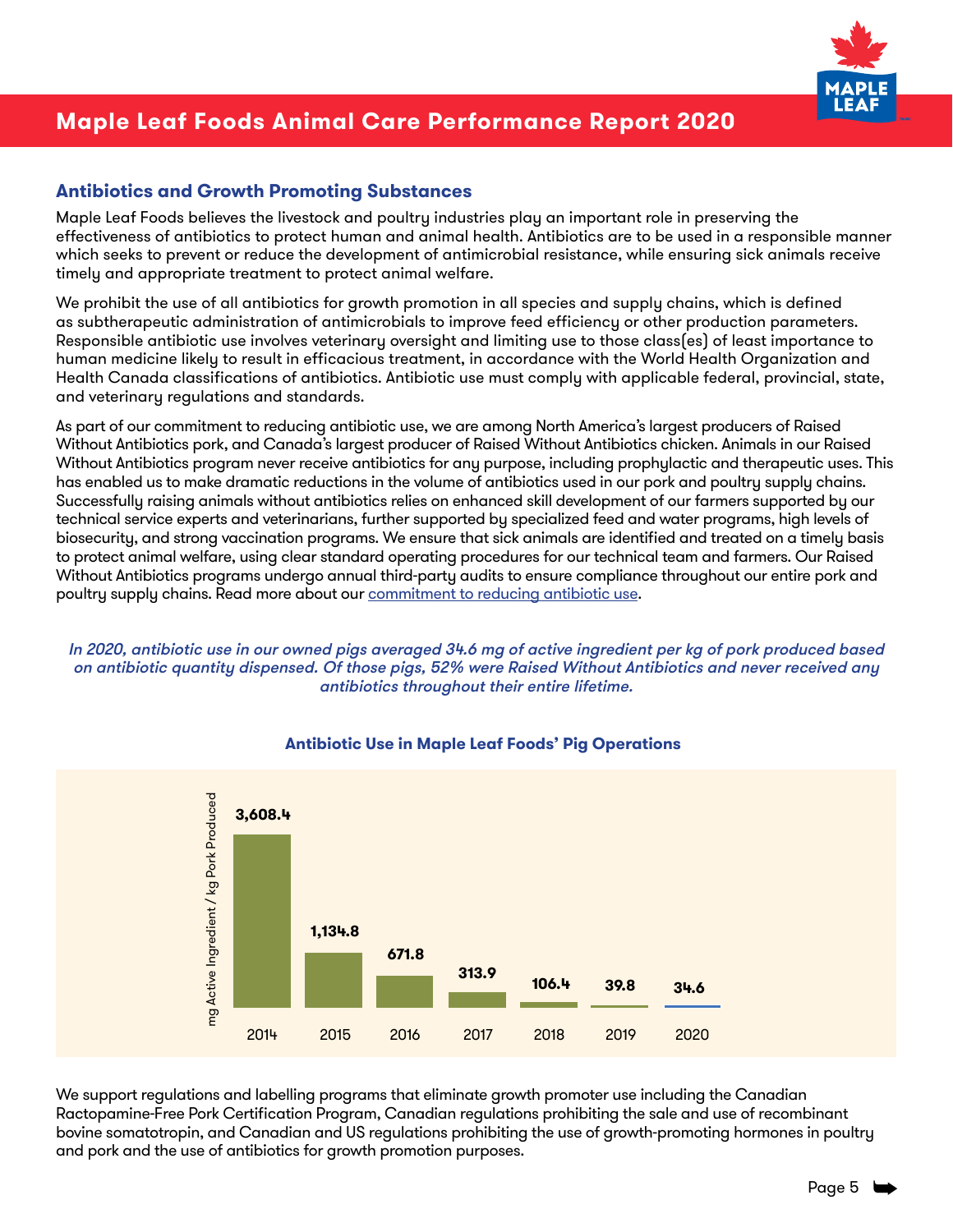

| <b>Species</b>                    | <b>Proportion Free of</b><br><b>Growth Promoting</b><br><b>Substances</b> | <b>Comments</b>                                                                                                                                                                                                                                                                                                                                    |
|-----------------------------------|---------------------------------------------------------------------------|----------------------------------------------------------------------------------------------------------------------------------------------------------------------------------------------------------------------------------------------------------------------------------------------------------------------------------------------------|
| <b>Broiler</b><br><b>Chickens</b> | 100%                                                                      | Chickens we process or source never receive added hormones, beta-<br>adrenergic agonists or antibiotics for growth promotion, like all chickens in<br>Canada and the United States.                                                                                                                                                                |
| Pork                              | 97%                                                                       | 100% of pork we source comes from pigs that never received antibiotics<br>or hormones for growth promotion, like all pigs in Canada and the United<br>States. All pork sourced in Canada comes from pigs that never received beta-<br>adrenergic agonists; the remaining 3% comes from countries where beta-<br>adrenergic agonist use is unknown. |
| Turkey                            | 96%                                                                       | 100% of turkey we source never receive antibiotics or hormones for growth<br>promotion, like all turkeys in Canada and the United States. All turkey<br>sourced in Canada never receives beta-adrenergic agonists; the remaining<br>4% comes from countries where beta-adrenergic agonist use is unknown.                                          |
| Laying Hens                       | 100%                                                                      | Eggs we source come from hens that never receive added hormones or<br>antibiotics for growth promotion or production, like all chickens in Canada.                                                                                                                                                                                                 |
| Dairy                             | 100%                                                                      | Dairy products we source come from cows that never receive recombinant<br>bovine somatotropin or other added hormones for increasing milk production.<br>Dairy products we source come from cows that never receive antibiotics for<br>growth promotion or production, like all dairy cattle in Canada.                                            |
| Other<br><b>Species</b>           | Not reported                                                              | Data for beef and veal are not available for the 2020 reporting year.                                                                                                                                                                                                                                                                              |

#### **2020 Proportion by Species Free of Growth Promoting Substances**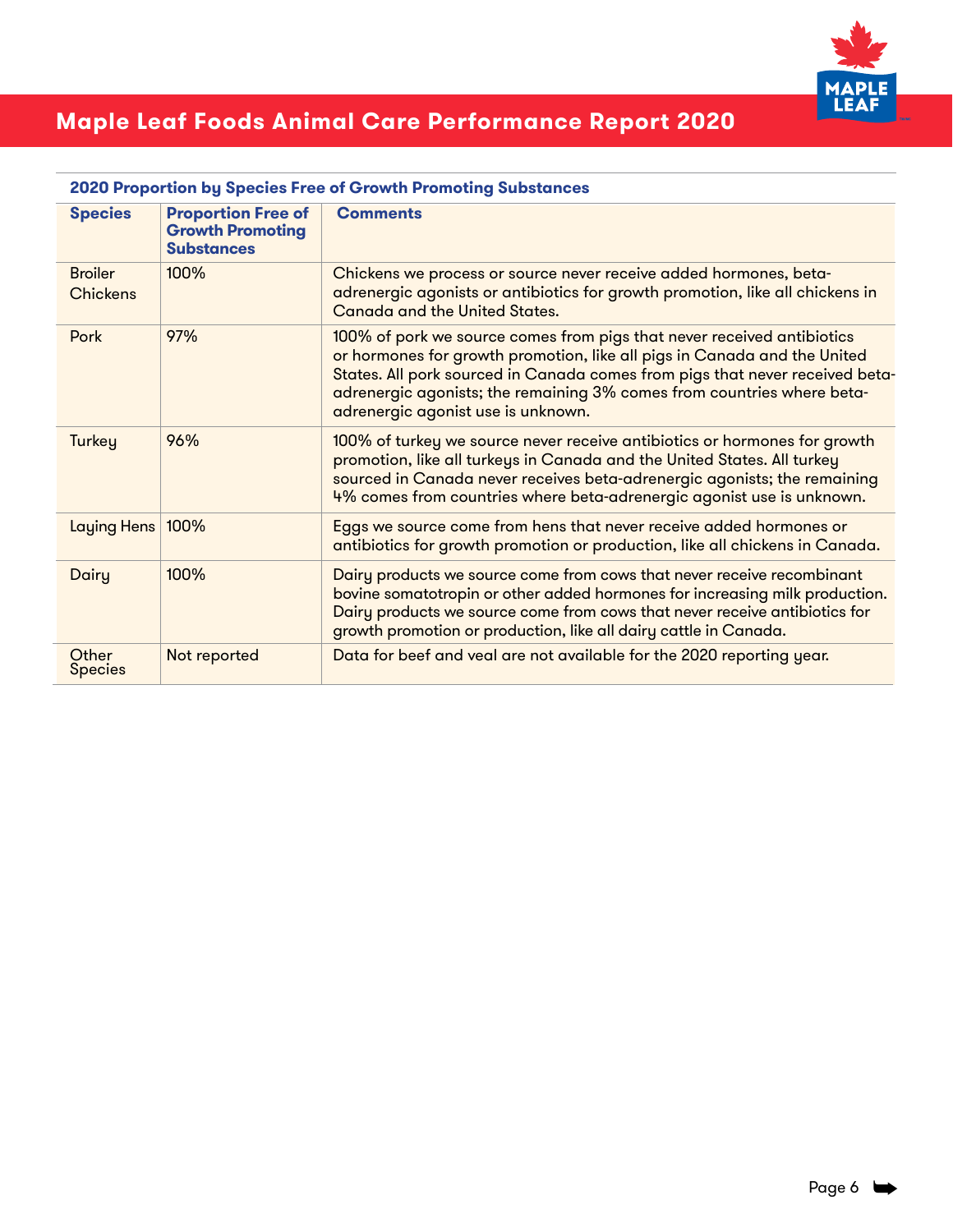

### **Physical Alterations**

We are committed to reducing the use of physical alterations or replacing them with more humane alternatives wherever possible, provided the changes do not lead to adverse animal welfare outcomes. It is important that pain control is provided whenever relevant and feasible. All pigs raised in Canada must be provided with pain control for physical alterations in accordance with the National Farm Animal Care Council (NFACC) Code of Practice for the Care and Handling of Pigs. In 2020 we began a trial to evaluate a phased multi-year process of eliminating surgical castration in all pigs we manage. Poultry physical alterations are necessary in broiler breeder chickens and in turkeys for the long-term welfare of the flock to reduce or eliminate injuries that may cause pain. Physical alterations are performed using the most humane methods possible and limited to only essential alterations.

#### **2020 Proportion by Species Free of Specified Physical Alterations**

| <b>Species</b>                    | <b>Proportion Free of</b><br><b>Specified Physical</b><br><b>Alterations</b> | <b>Comments</b>                                                                                                                                                          |  |
|-----------------------------------|------------------------------------------------------------------------------|--------------------------------------------------------------------------------------------------------------------------------------------------------------------------|--|
| <b>Broiler</b><br><b>Chickens</b> | 100%                                                                         | Broiler chickens we source that are free of all physical alterations                                                                                                     |  |
| Pork                              | 39%                                                                          | Pork we produce that never undergoes teeth clipping, and where pain control is<br>provided for tail docking and castration.                                              |  |
|                                   | 97%                                                                          | Pork produced in regions where pain control is compulsory for physical alterations.                                                                                      |  |
| Turkey                            | 0%                                                                           | Turkeys undergo beak treatment, dewclaw removal and occasionally toe<br>treatment and/or snood removal at the hatchery to prevent injuries<br>during the growing period. |  |
| Laying Hens                       | 0%                                                                           | Laying hens receive beak treatments to prevent or reduce injuries.                                                                                                       |  |
| Dairy                             | 100%                                                                         | Dairy sourced from cows that are never routinely tail docked. Tail docking is<br>only permitted in situations of medical necessity such as an injury.                    |  |
| Other<br><b>Species</b>           | Not reported                                                                 | Data for beef and veal are not available for the 2020 reporting year.                                                                                                    |  |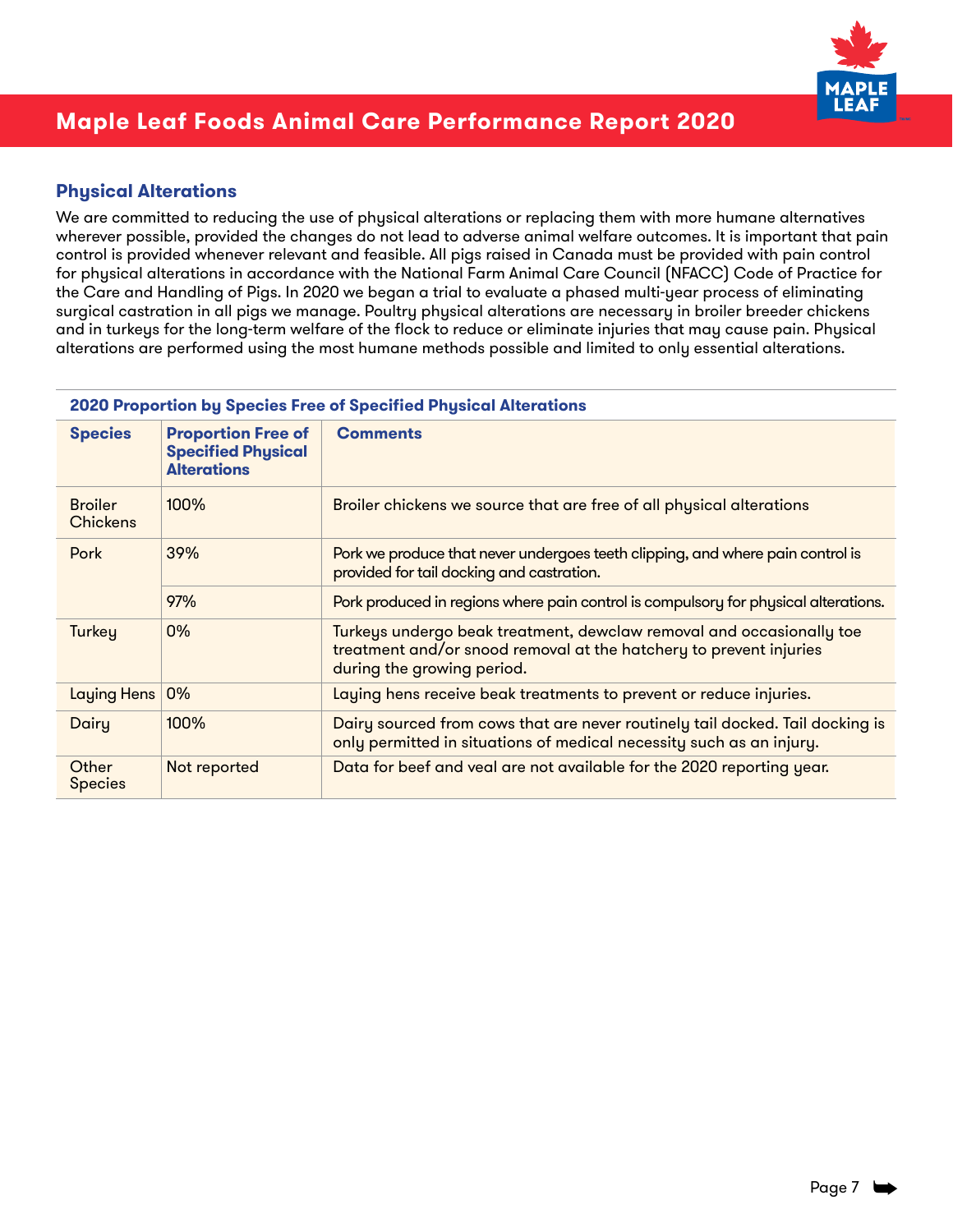

### **Pre-slaughter Stunning**

Stunning and back-up stunning are critically important steps in processing operations to ensure animal welfare is protected. We require pre-slaughter stunning for 100% of animals of all species supplying Maple Leaf Foods throughout our global supply chains. Back-up stunning is critical to protect animal welfare any time there is a concern that an animal may not have been stunned effectively. We firmly believe that processing plant employees must be encouraged to apply back-up stunning without reservation. It is always better to apply a secondary stun to more animals than necessary than to risk missing an animal.

We are committed to continuously improving stunning technologies in our facilities. We are implementing controlled atmosphere stunning for all broiler chickens we process, which reduces stress to birds by rendering them insensible prior to shackling. This system was first implemented in our Edmonton operation in 2019. We utilize  $\mathrm{CO}_2^{}$  stunning in our Brandon pork plant which allows pigs to be moved in groups, reducing stress to the pigs and enabling easier handling.

#### **2020 Proportion of Global Animal Protein Supply Chain Requiring Pre-Slaughter Stunning and Stunning Effectiveness**

| <b>Species</b>                | <b>Proportion Subject</b><br>to Pre-Slaughter<br><b>Stunning and Stunning</b><br><b>Effectiveness</b> | <b>Comments</b>                                                                                                                                                                                                                                                                                                                                                                                               |
|-------------------------------|-------------------------------------------------------------------------------------------------------|---------------------------------------------------------------------------------------------------------------------------------------------------------------------------------------------------------------------------------------------------------------------------------------------------------------------------------------------------------------------------------------------------------------|
| Total Protein 99.7%<br>Supply |                                                                                                       | Proportion of global animal protein supply subject to pre-slaughter<br>stunning based on total kilograms sourced of chicken, pork, turkey,<br>beef, veal, eggs, and dairy. The remaining 0.3% is due to beef religious<br>slaughter that occurred prior to implementation of our universal pre-<br>slaughter stunning requirement and lack of available data on<br>slaughter of dairy cattle and laying hens. |
| <b>Broilers</b>               | 99.91%                                                                                                | Percent stunned effectively of the broiler chickens we processed<br>[87% of our global broiler chicken supply].                                                                                                                                                                                                                                                                                               |
| Pork                          | $0.2\%$                                                                                               | Percent of pigs subject to repeat stunning of the pigs we processed<br>[95% of our global pork supply].                                                                                                                                                                                                                                                                                                       |
| Other<br><b>Species</b>       | Not reported                                                                                          | Data for heavy fowl, turkey, beef, and veal are not available for the<br>reporting year.                                                                                                                                                                                                                                                                                                                      |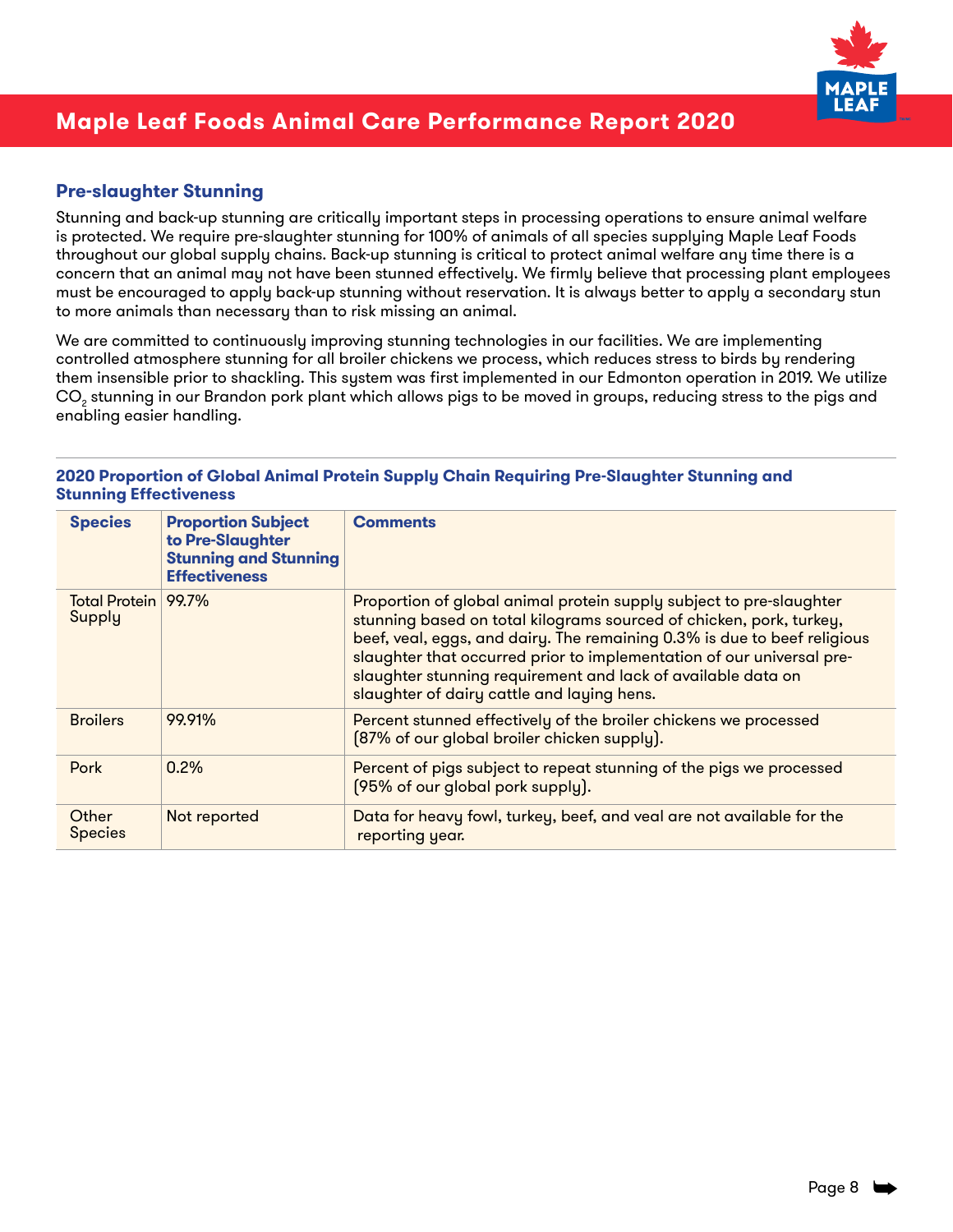

### **Transportation**

We are committed to minimizing transportation times for animals that we process and source. We expect that transportation times, from loading to unloading, be limited to the shortest duration possible while remaining compliant with applicable regulatory requirements for provision of feed, water, and rest to animals in transit and allowable working and driving hours for livestock transporters. All of our chickens that are processed in Alberta come from barns in Alberta and all of our chickens processed in Ontario come from barns in Ontario. The majority of chickens supplying our fresh poultry plants (approximately 59%) spend less than two hours in transit, while approximately 39% spend two to four hours travelling, and the rest (approximately 2%) do not exceed seven hours of travel time. Most pigs supplying our fresh pork plants (approximately 92%) spend less than eight hours in transit and only 2% of them spend over 12 hours travelling. We are compliant with the transportation requirements set by the Government of Canada Health of Animals Regulations and Safe Food for Canadians Regulations. All drivers transporting animals to our processing plants must be certified in Transport Quality Assurance® (TQA) or have Canadian Livestock Transport (CLT) certification or equivalent.



### **Hours our Global Animal Protein Supply Chain Spend in Transit** ■ ■

\*Based on total kilograms sourced of broiler chicken, heavy fowl, pork, turkey, beef, veal, eggs and dairy.



\*Chickens supplying our owned processing plants, which represents 87% of our global broiler chicken supply. In 2020, 100% of broiler chickens we processed were transported less than eight hours.

#### Average Hours our Chickens Spend in Transit **Average Hours our Pigs Spend in Transit**



\*Pigs supplying our owned processing plants, which represents 95% of our global pork supply. In 2020, 88% of our total global pork supply was transported less than eight hours.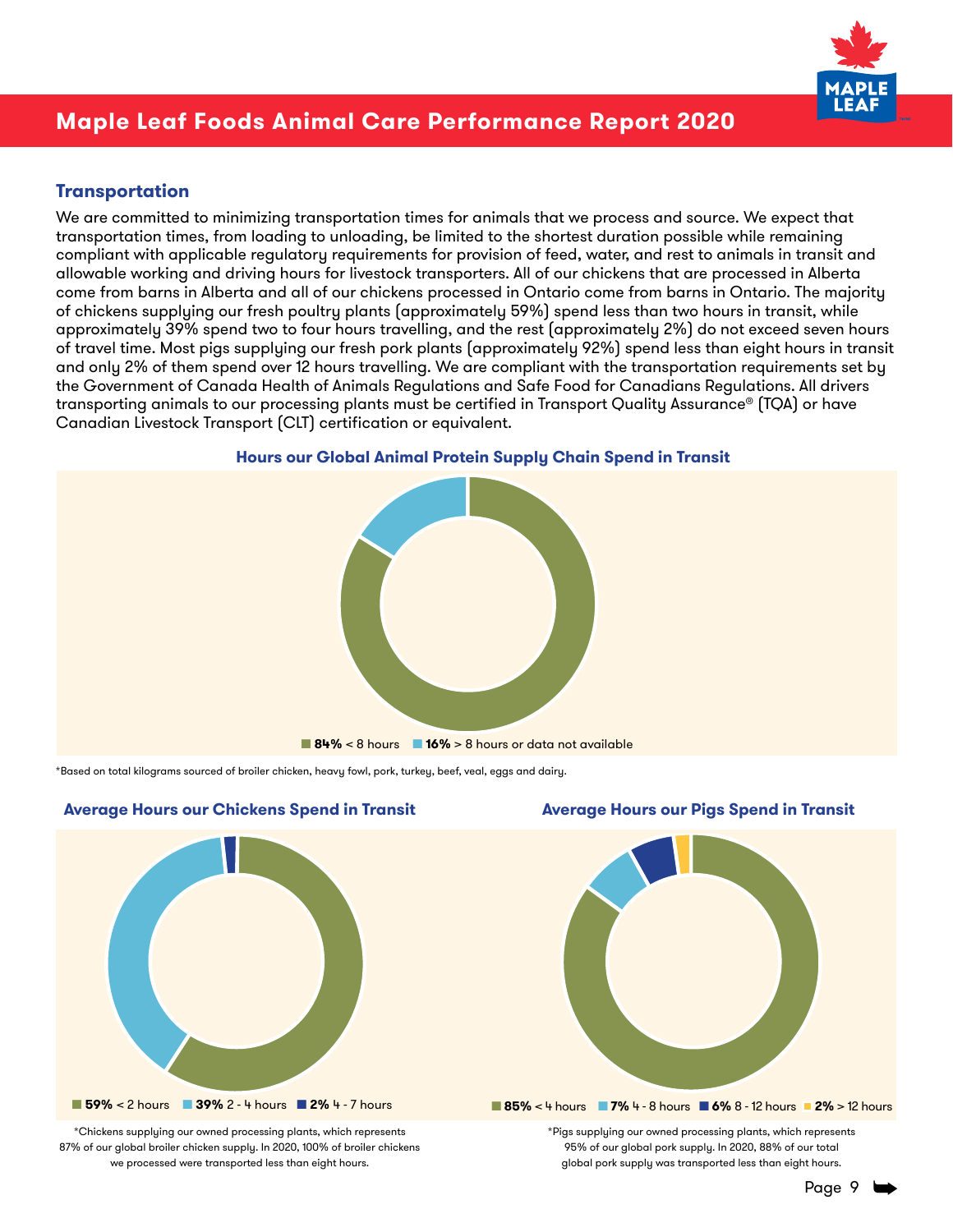

### **Management Responsibility**

Our Vice-President of Animal Care leads the implementation of our program, which incorporates leading science and advancements. Senior leaders routinely engage in animal care programs, policies and results through our internal Animal Care Council and quarterly CEO/COO updates. Our Animal Health & Welfare Technical Committee and Animal Health & Welfare Technical Committee Working Group comprise experts from throughout our Company who meet routinely to identify requirements, advance practices and monitor progress. In addition, we work with a council of external experts, the [Maple Leaf Animal Care Advisory Council](https://www.mapleleaffoods.com/wp-content/uploads/2020/06/MLF_2020_Animal_Care_Advisory_Council.pdf), to recommend best practices, scientific research and innovation in an effort to help us continually improve. Animal care reports are submitted quarterly to the Safety and Sustainability Committee of the Maple Leaf Foods Board.

Senior leaders of our pig production, poultry and pork businesses continue to maintain operational responsibility for animal care, regularly reviewing reports and audits and signing off on policies. Within the business, we have five veterinarians who oversee animal welfare, along with dedicated Canadian Food Inspection Agency veterinarians and staff at each of our processing plants. Animal welfare metrics are reported regularly, and noncompliance or audit failures are addressed immediately.

### **Animal Welfare Objectives and Targets**

View our 2020 animal welfare performance and 2021 objectives [here.](https://www.mapleleaffoods.com/wp-content/uploads/2021/07/MLF_2020_Goals_and_Performance.pdf#page=4) Learn more about our innovations in animal welfare [here.](https://www.mapleleaffoods.com/sustainability/better-care/innovations-in-animal-welfare/)

### **Implementation of Farm Animal Welfare Policies**

Education and training are foundational to knowledge, empowerment, accountability and a strong animal care culture. Every employee involved in the raising, transport and processing of animals must be trained on and adhere to our animal care policies and procedures. All employees who handle animals receive animal care training when they commence employment, and this is reviewed annually at minimum.

Maple Leaf Foods has over 30 experts who are Professional Animal Auditor Certification Organization (PAACO) certified across our pork and poultry operations, and they monitor animal welfare every day. Our people who are PAACO trained and certified have deep knowledge and skills related to animal welfare monitoring and reporting.

Any suspected or confirmed animal welfare incident is fully investigated and may result in employee discipline up to and including termination or termination of supplier/service provider agreements. Serious or egregious events are reviewed by senior management to ensure standards are implemented consistently across our operations.

In the event of a noncompliance related to transportation, handling or slaughter practices in one of our processing plants, the facility conducts a deep root cause investigation to determine appropriate corrective and preventative actions. The Corrective Action Plan (CAP) is submitted to the Canadian Food Inspection Agency (CFIA) for approval, and all actions taken will be reviewed to close the noncompliance.

All suppliers are required to adhere to our supplier code of conduct. Specific animal welfare requirements are further stipulated in individual supplier and service provider contracts, and contracts may be terminated in the event of animal welfare noncompliance. We work with our suppliers and service providers to implement and uphold high standards of animal care by sharing best practices and contributing to research projects to advance industry knowledge and scientific understanding.

Farmers supplying our hatcheries and processing plants are valued members of our supply chain and we work closely with them to provide guidance and one-on-one support to ensure best practices in animal care are implemented and upheld.

Read more about how we oversee and monitor animal welfare compliance [here](https://www.mapleleaffoods.com/sustainability/better-care/animal-care-oversight/).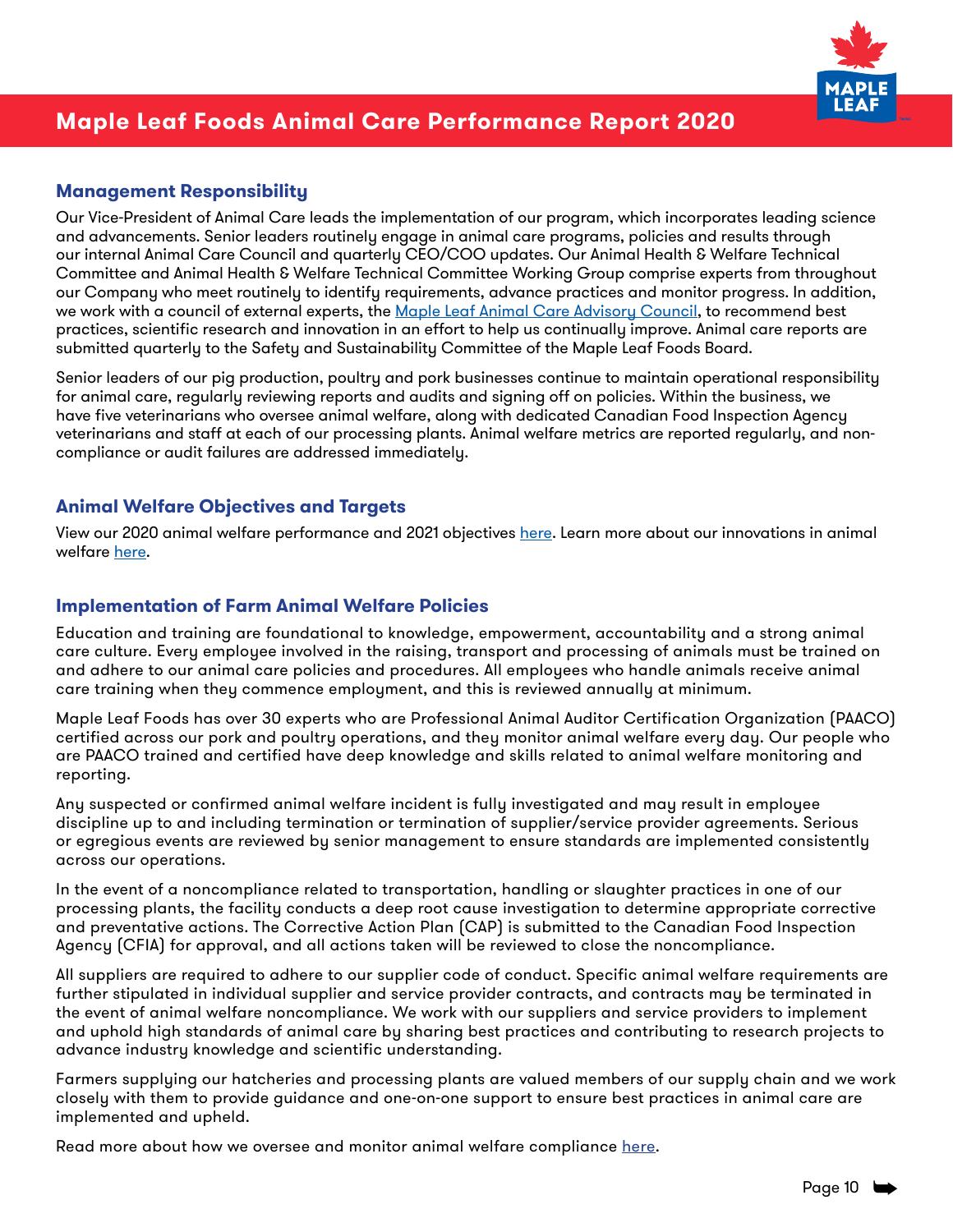

### **Animal Welfare Assurance Standards**

We require all Maple Leaf Foods farms and operations, and all pig and chicken producers supplying our processing operations, to meet or exceed the most current requirements under the Canadian Quality Assurance® (CQA®) Animal Care Assessment™ (ACA™) or Canadian Pork Excellence and PigCare, the Chicken Farmers of Canada Animal Care Program, the Canadian Hatching Egg Producers Animal Care Program, and the NFACC Codes of Practice. Compliance with these standards is a contractual requirement for third-party pig producers. For chicken and hatching egg producers, program compliance is a mandatory requirement to maintain supply management standing and ship to federal poultry abattoirs or commercial hatcheries, which is audited and enforced by provincial marketing boards. We support research that enhances our understanding and advances animal welfare, and advocate for regulatory reforms that raise and enforce standards across the industry.

| <b>Species</b>                    | <b>Proportion</b><br><b>Compliant with</b><br><b>Standard</b> | <b>Standard</b>                                                                                      | <b>Comments</b>                                                                                                                                                      |
|-----------------------------------|---------------------------------------------------------------|------------------------------------------------------------------------------------------------------|----------------------------------------------------------------------------------------------------------------------------------------------------------------------|
| <b>Broiler</b><br>Chickens        | 98%                                                           | <b>Chicken Farmers of Canada Animal</b><br><b>Care Program</b>                                       |                                                                                                                                                                      |
|                                   | 4%                                                            | Certified Humane <sup>®</sup> Raised and<br><b>Handled and Certified Organic</b>                     | Will comply with 2024 Better<br>Chicken Commitment requirements.                                                                                                     |
| <b>Broiler</b><br><b>Breeders</b> | 86%                                                           | <b>Canadian Hatching Egg Producers</b><br><b>Animal Care Program</b>                                 |                                                                                                                                                                      |
| Pork                              | 97%                                                           | <b>Canadian Pork Excellence PigCARE</b><br>or Canadian Quality Assurance®<br>Animal Care Assessment™ | Note that all Maple Leaf owned farms<br>[39% of our global pork supply] are<br>certified to the updated PigCARE<br>program which includes animal-<br>based measures. |
| Pork                              | 95%                                                           | North American Meat Institute Animal<br><b>Care and Handling Guidelines</b>                          |                                                                                                                                                                      |
| Turkey                            | 96%                                                           | <b>Turkey Farmers of Canada Flock</b><br><b>Care Program</b>                                         |                                                                                                                                                                      |
| Laying Hens                       | 100%                                                          | <b>Egg Farmers of Canada</b><br><b>Animal Care Program</b>                                           |                                                                                                                                                                      |
| Dairy                             | 100%                                                          | <b>Dairy Farmers of Canada proAction</b>                                                             |                                                                                                                                                                      |
| Other<br><b>Species</b>           | Not reported                                                  | Data for beef and veal are not available for the 2020 reporting year.                                |                                                                                                                                                                      |

#### **2020 Proportion by Species Compliant with Animal Welfare Assurance Standards**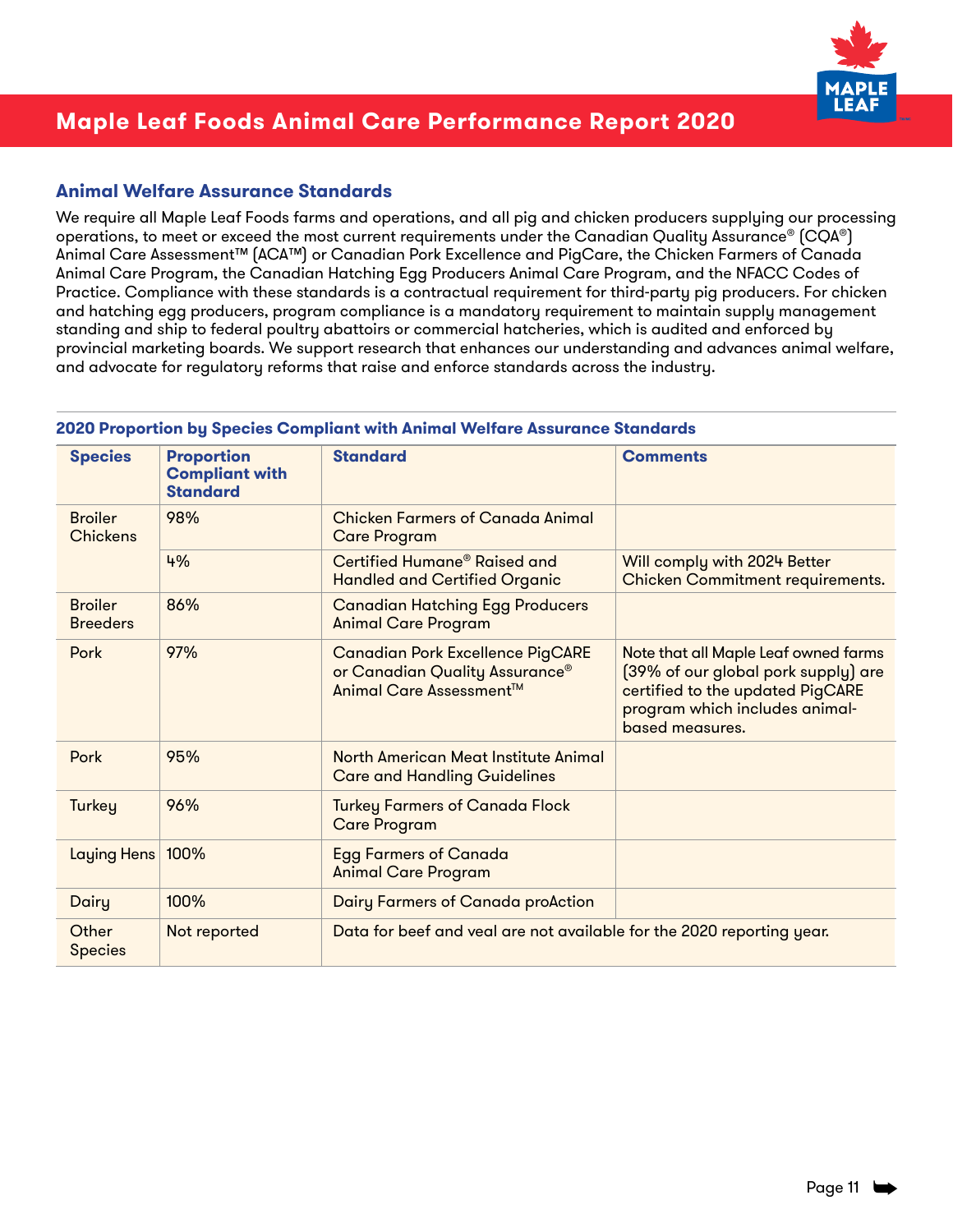

### **Research and Industry Collaboration**

Maple Leaf Foods works with numerous stakeholders to advance animal care practices across the industry. We take active roles in committees and working groups that are working towards advancing animal care practices.

We also meet frequently with animal advocacy groups as they bring important perspectives to issues, global advancements and science related to animal welfare. We are committed to seeking open and constructive relationships with them.

Learn more about our research and industry collaborations [here.](https://www.mapleleaffoods.com/sustainability/better-care/commitment-to-animal-care/)

#### **Educating Consumers**

Information about animal care is available through our websites at [Maple Leaf Foods,](https://www.mapleleaffoods.com/sustainability/better-care/overview/) [Maple Leaf Prime](https://mapleleafprime.ca), and [Greenfield Natural Meat Co](https://greenfieldmeat.com).

### **Welfare Outcome Measures and Performance Trends**

Welfare outcome measures are critically important to validate that animal management practices and housing systems are effectively controlling animal welfare risks. Welfare outcome measures additionally serve as an important mechanism to aid in decision making regarding animal husbandry and welfare standards.

| <b>Welfare Outcome Measures</b>     |                                         |                                                                                                                       |
|-------------------------------------|-----------------------------------------|-----------------------------------------------------------------------------------------------------------------------|
| <b>Welfare Outcome</b>              | <b>Welfare</b><br><b>Outcome Result</b> | <b>Comments</b>                                                                                                       |
| <b>Broiler Transport Livability</b> | 99.82%                                  | Broiler chickens supplying our owned processing plants,<br>which represents 87% of our global broiler chicken supply. |
| <b>Pig Transport Livability</b>     | 99.95%                                  | Pigs supplying our owned processing plants, which<br>represents 95% of our global pork supply.                        |

In 2020, Maple Leaf Foods had six corrective action requests (CARs) and zero notices of violation (NOV) related to transportation, handling and slaughter practices for live terrestrial animals (pork and poultry). All CARs were addressed. In comparison, in 2019, Maple Leaf Foods had seven CARs (pork and poultry) and one NOV (poultry) related to transportation, handling and slaughter practices for live terrestrial animals. All 2019 CARs and NOVs were addressed. Once a warning is issued, the facility conducts a deep root cause investigation to determine appropriate corrective and preventative actions. The Corrective Action Plan (CAP) is submitted to CFIA for approval, and all actions taken will be reviewed to close the CAR. All warnings issued in 2020 were resolved and closed.